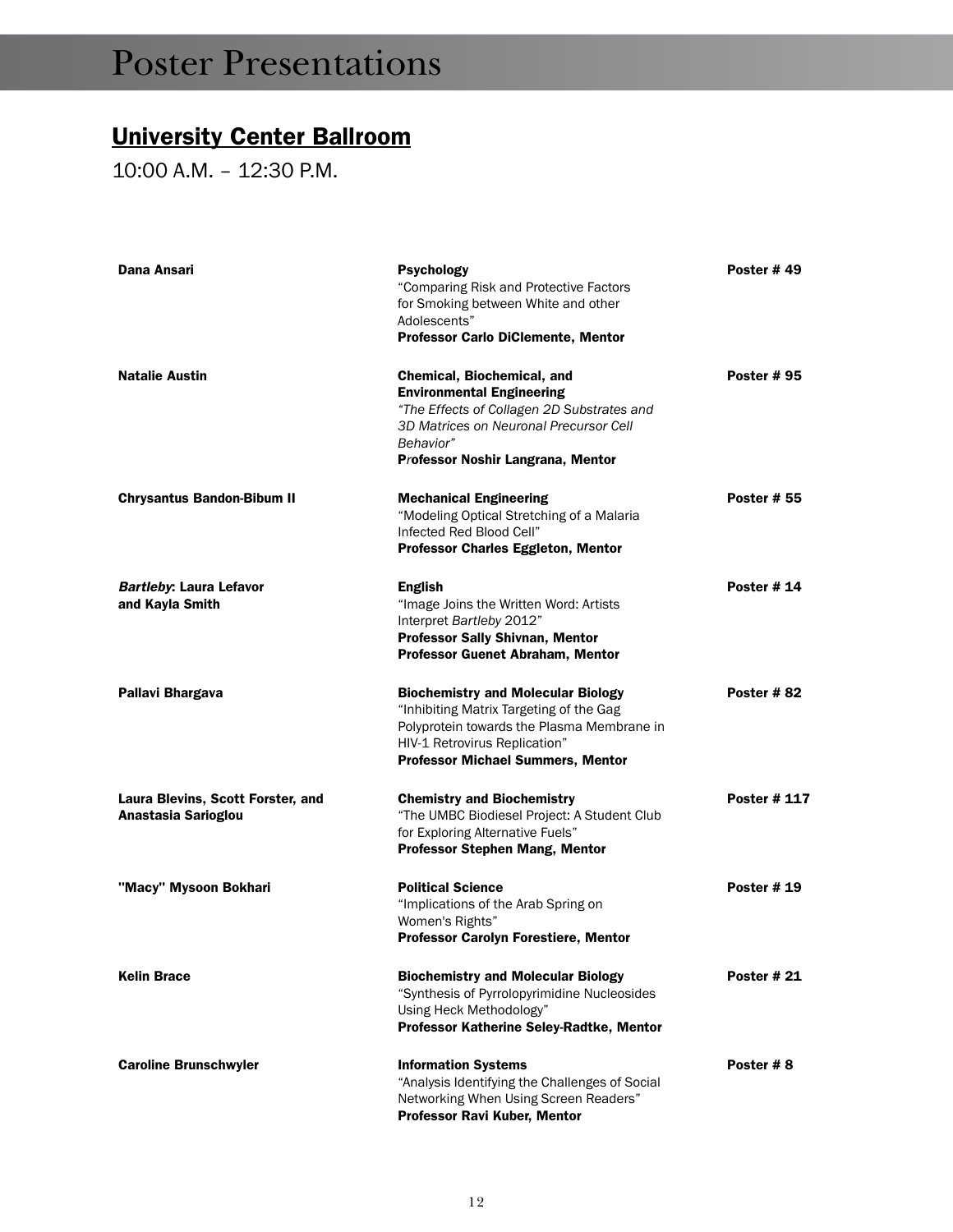| <b>Mayukh Chakrabarti</b>                              | <b>Bioinformatics and Computational Biology</b><br>"Determination of the Pharmacological<br>Specificity of Sumanirole and its Analogs on<br>Dopamine Receptor Subtypes"<br>Dr. David Sibley, Mentor                   | <b>Poster #70</b>  |
|--------------------------------------------------------|-----------------------------------------------------------------------------------------------------------------------------------------------------------------------------------------------------------------------|--------------------|
| <b>Brittany Cholakian and</b><br><b>Jared Au Yeung</b> | <b>Psychology</b><br>"The Games Children Play: Differences in<br>Math Skills Fostered through Games"<br>Professor Susan Sonnenschein, Mentor                                                                          | <b>Poster #97</b>  |
| <b>Mary Cole</b>                                       | <b>Biological Sciences</b><br>"Deletion of PKA Subunits Induces Novel<br>Packing of Collagen Fibers and Regulates<br>Mineralization in Bone Tumors"<br>Dr. Edward Mertz, Mentor                                       | Poster #36         |
| <b>Juan Collazos</b>                                   | <b>Economics</b><br>"Digging Deeper: Sino-Sub-Saharan African<br><b>Economic Relations"</b><br><b>Professor Tim Gindling, Mentor</b>                                                                                  | <b>Poster # 50</b> |
| <b>Colleen Courtney and</b><br>LaTonya Simon           | Chemical, Biochemical, and<br><b>Environmental Engineering</b><br>"High Throughput Assay to Understand Gene<br>Function Related to Cell Wall Development in<br>Aspergillus nidulans"<br>Professor Mark Marten, Mentor | Poster #34         |
| Erica Dasi                                             | <b>Biological Sciences</b><br>"Optimization of the Expression of<br>Zebrafish PKR"<br><b>Professor Rosemary Jagus, Mentor</b>                                                                                         | <b>Poster #81</b>  |
| <b>Teklu Dawit</b>                                     | <b>Biological Sciences</b><br>"Genetic Analysis of the Role of PHT4;6 in<br>Regulating Innate Immunity of Arabidopsis"<br>Professor Hua Lu, Mentor                                                                    | Poster #32         |
| Payal Daya                                             | <b>Biological Sciences</b><br>"Does Variation in Feeding Rate Influence<br>Genetic Differences in Lifespan and<br>Fecundity of Drosophila?"<br><b>Professor Jeff Leips, Mentor</b>                                    | <b>Poster #39</b>  |
| Sai Sachin Divakaruni                                  | <b>Biological Sciences</b><br>"HIV-1 Diploid Genome Selection is Mediated<br>By a Novel Dimerization-Dependent RNA<br>Structural Switch Mechanism"<br><b>Professor Michael Summers, Mentor</b>                        | Poster # 88        |
| <b>Christopher Ecker</b>                               | <b>Biological Sciences</b><br>"A Novel Mechanism of Resistance to<br>Apoptosis in Immune Suppressive Cells in<br>the Inflammatory Tumor Environment"<br>Professor Suzanne Ostrand-Rosenberg,<br><b>Mentor</b>         | <b>Poster #11</b>  |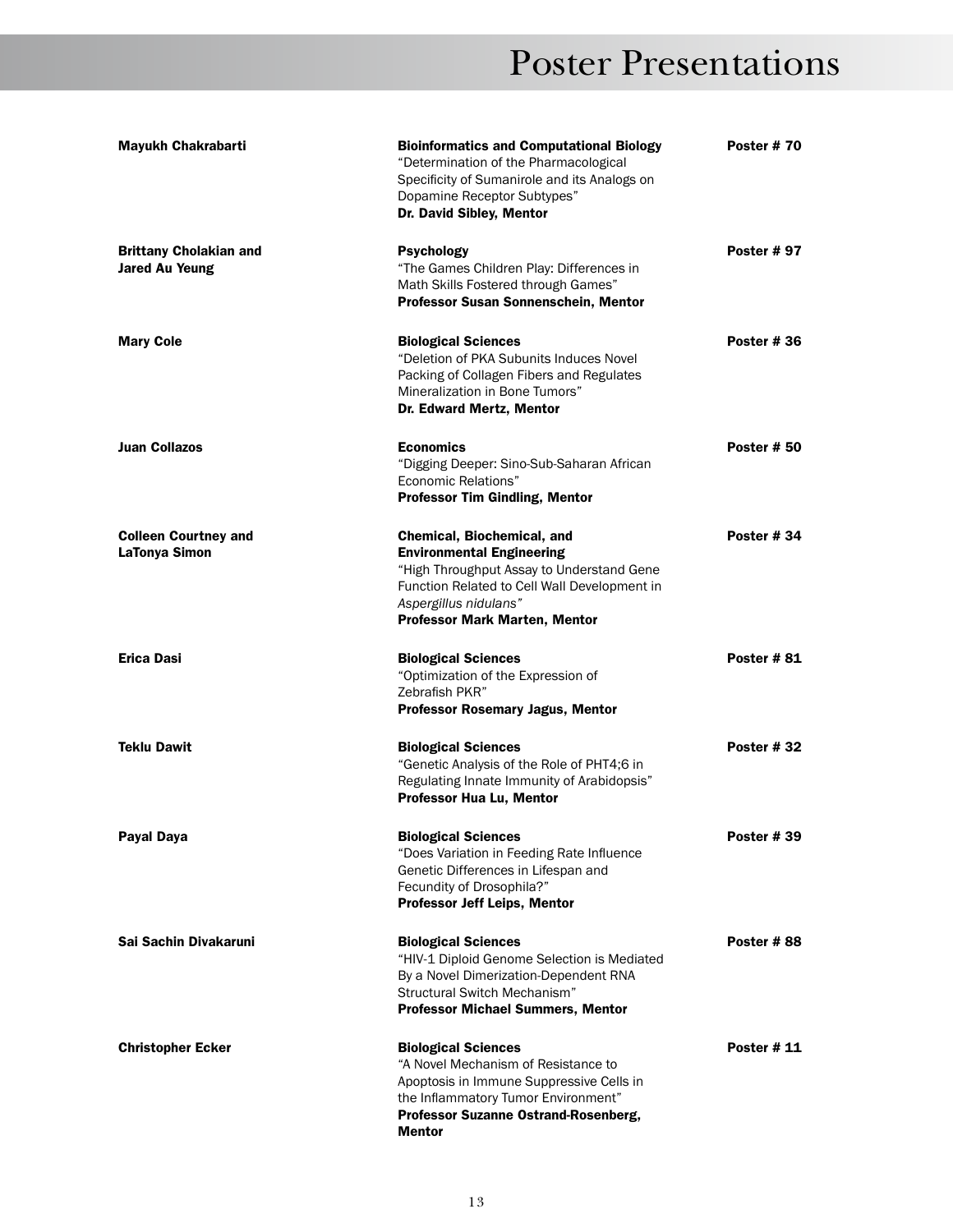| <b>Chad Elkins</b>              | <b>Bioinformatics and Computational Biology</b><br>"CollecTF: A Database of Experimentally<br>Verified Prokaryotic Transcription Factor<br><b>Binding Sites"</b><br>Professor Ivan Erill, Mentor                                | Poster #68         |
|---------------------------------|---------------------------------------------------------------------------------------------------------------------------------------------------------------------------------------------------------------------------------|--------------------|
| <b>Cristobal Fernandez</b>      | <b>Psychology</b><br>"Spiritual Music and its Relation to<br>Personality"<br>Professor Diane Alonso, Mentor                                                                                                                     | <b>Poster #120</b> |
| <b>Xuan Ge and David Stonko</b> | <b>Biological Sciences</b><br>"Characterizing the Cellular Responses<br>to a Molecular Gradient: a Mechanistic<br><b>Mathematical Model"</b><br>Professor Michelle Starz-Gaiano, Mentor<br>Professor Bradford E. Peercy, Mentor | Poster #90         |
| <b>Phillip Geter</b>            | <b>Chemistry and Biochemistry</b><br>"Synthesis of a Gemcitabine Functionalized<br>Dendron for Improvement of Advanced<br>Pancreatic Cancer Treatment"<br><b>Professor Marie-Christine Daniel, Mentor</b>                       | Poster # 112       |
| <b>Manroop Gill</b>             | <b>Biological Sciences</b><br>"Investigate Cell Fate Determination in<br>Arabidopsis during Erwinia amylovora<br>Infection"<br><b>Professor Hua Lu, Mentor</b>                                                                  | <b>Poster #122</b> |
| <b>Daniel Graham</b>            | <b>History</b><br>"The Rising Tides: A Comparative Study<br>of the North Sea Floods of 1953 and the<br>Hurricane Katrina Disaster of 2005"<br><b>Professor Terry Bouton, Mentor</b>                                             | <b>Poster #75</b>  |
| <b>Courtney Green</b>           | <b>Psychology</b><br>"Adolescent Mothers' Parenting Perceptions<br>and their Children's Negative Temperament"<br>Professor Charissa Cheah, Mentor                                                                               | <b>Poster # 67</b> |
| <b>Seghen Haile</b>             | <b>Biological Sciences</b><br>"Genetic Manipulation of an Oyster Larvae<br>Probiotic Bacterium to Study Host-Bacterial<br>Interactions"<br><b>Professor Harold Schreier, Mentor</b>                                             | Poster $# 13$      |
| Irma Hashmi                     | Modern Language, Linguistics, and<br><b>Intercultural Communication</b><br>"Igbal's Vision Realized: The Youth of the<br>Arab Spring Take Action"<br><b>Professor Phillip Seng, Mentor</b>                                      | <b>Poster #41</b>  |
| <b>Joshua Hooks</b>             | <b>Mechanical Engineering</b><br>"A Heating and Cooling Technology Suitable<br>for Pyroelectric Energy Generation"<br><b>Professor Anthony Farquhar, Mentor</b>                                                                 | Poster #83         |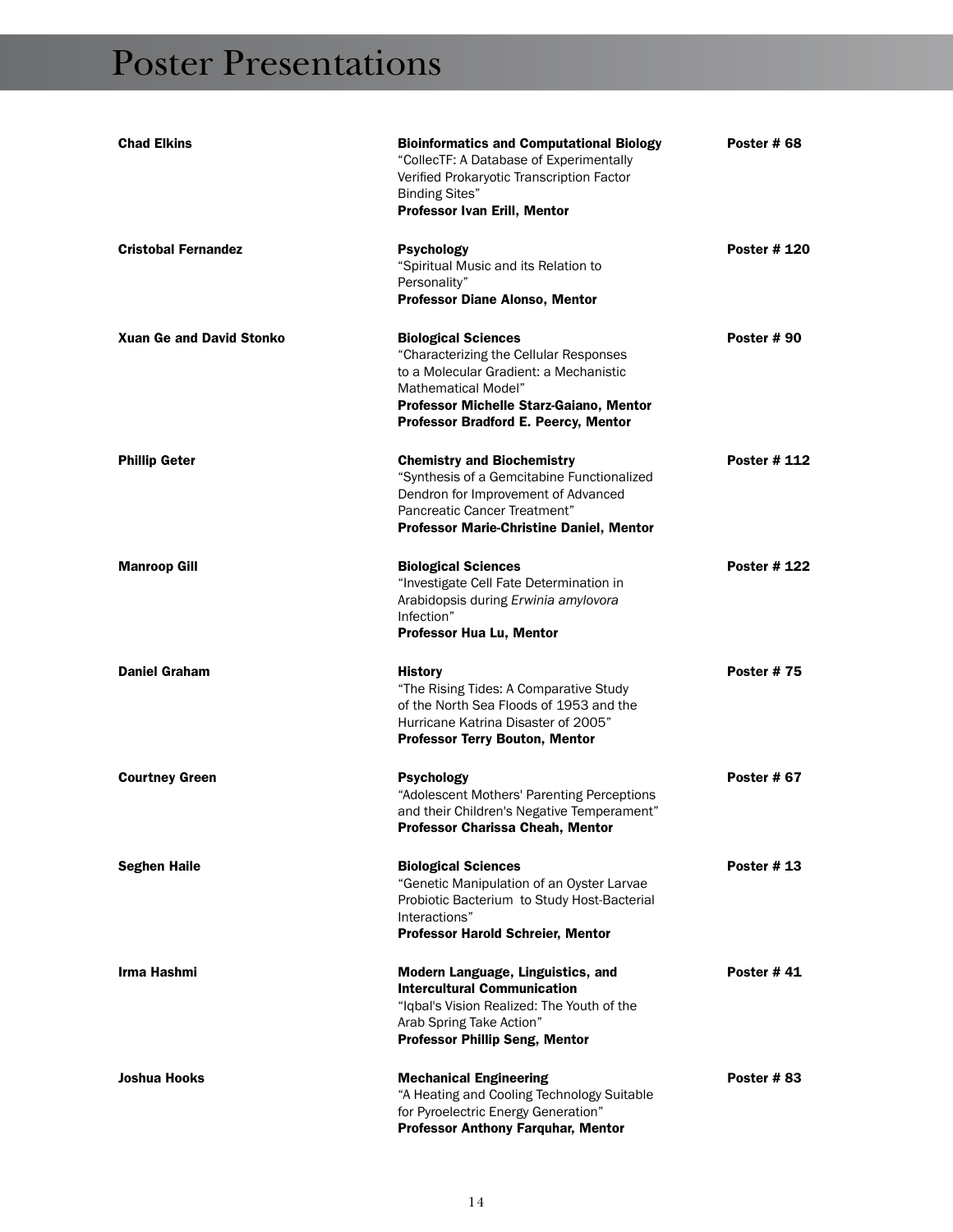| <b>Dalton Hughes</b>                                    | <b>Chemical, Biochemical, and</b><br><b>Environmental Engineering</b><br>"Signaling Response of Neuronal Cells to 3D<br>Tissue Scaffolds"                                                                                    | <b>Poster #15</b>   |
|---------------------------------------------------------|------------------------------------------------------------------------------------------------------------------------------------------------------------------------------------------------------------------------------|---------------------|
|                                                         | Professor Jennie Leach, Mentor                                                                                                                                                                                               |                     |
| <b>Shadab Hussain</b>                                   | <b>Psychology</b><br>"Ethnic Majority and Minority Emerging<br>Adults' Well-being: The Roles of Beliefs<br>and Parents"<br><b>Professor Charissa Cheah, Mentor</b>                                                           | Poster #28          |
| Janelle Ikard                                           | <b>Biochemistry and Molecular Biology</b><br>"Determining Structural Requirements for<br>Heme Stability in H-NOX Regulatory Domain<br>of Soluble Guanylate Cyclase"<br><b>Professor Elsa Garcin, Mentor</b>                  | Poster #43          |
| <b>Scott Johnson</b>                                    | <b>Chemistry and Biochemistry</b><br>"Understanding the Lipid Biosynthetic<br>Pathway in Chlamydomonas reinhardtii with<br>Deterministic Kinetic Modeling"<br>Professor Ian Thorpe, Mentor                                   | <b>Poster # 92</b>  |
| Jasmine Jones,<br><b>Chitra Gadwal, and Steven Hall</b> | <b>Information Systems</b><br>"Visualizations for Self-Analysis of<br>Performance for Older Adults"<br><b>Professor Amy Hurst, Mentor</b>                                                                                    | <b>Poster # 106</b> |
| Alpana Kaushiva                                         | <b>Health Administration and Policy</b><br>"The Impact of Climate Change on Air Quality<br>and Respiratory Disease: Maryland/DC<br>Metropolitan Area"<br>Professor Luis Pinet-Peralta, Mentor<br>Dr. Shadrian Strong, Mentor | Poster #3           |
| <b>Hamed Kharazi</b>                                    | <b>Political Science</b><br>"The Role of Historical and Rational Choice<br>Institutionalism in Egypt's Current Political<br>Phenomenon'<br><b>Professor Carolyn Forestiere, Mentor</b>                                       | Poster #30          |
| <b>Mary Li</b>                                          | <b>Chemistry and Biochemistry</b><br>"Development of New Methods for the<br>Estimation of Dissociation Energies between<br>Isoelectronic Pairs"<br>Professor Joel Liebman, Mentor                                            | <b>Poster #35</b>   |
| <b>Morgan Madeira</b>                                   | <b>Computer Science and</b><br><b>Electrical Engineering</b><br>"Analyzing Social Media Data"<br>Professor Anupam Joshi, Mentor                                                                                              | Poster #6           |
| <b>Carmen Matos</b>                                     | <b>Chemical, Biochemical and Environmental</b><br><b>Engineering</b><br>"Fluorescent Glucose Biosensor from a<br>Glucose Binding Protein"<br>Professor Leah Tolosa, Mentor                                                   | Poster #60          |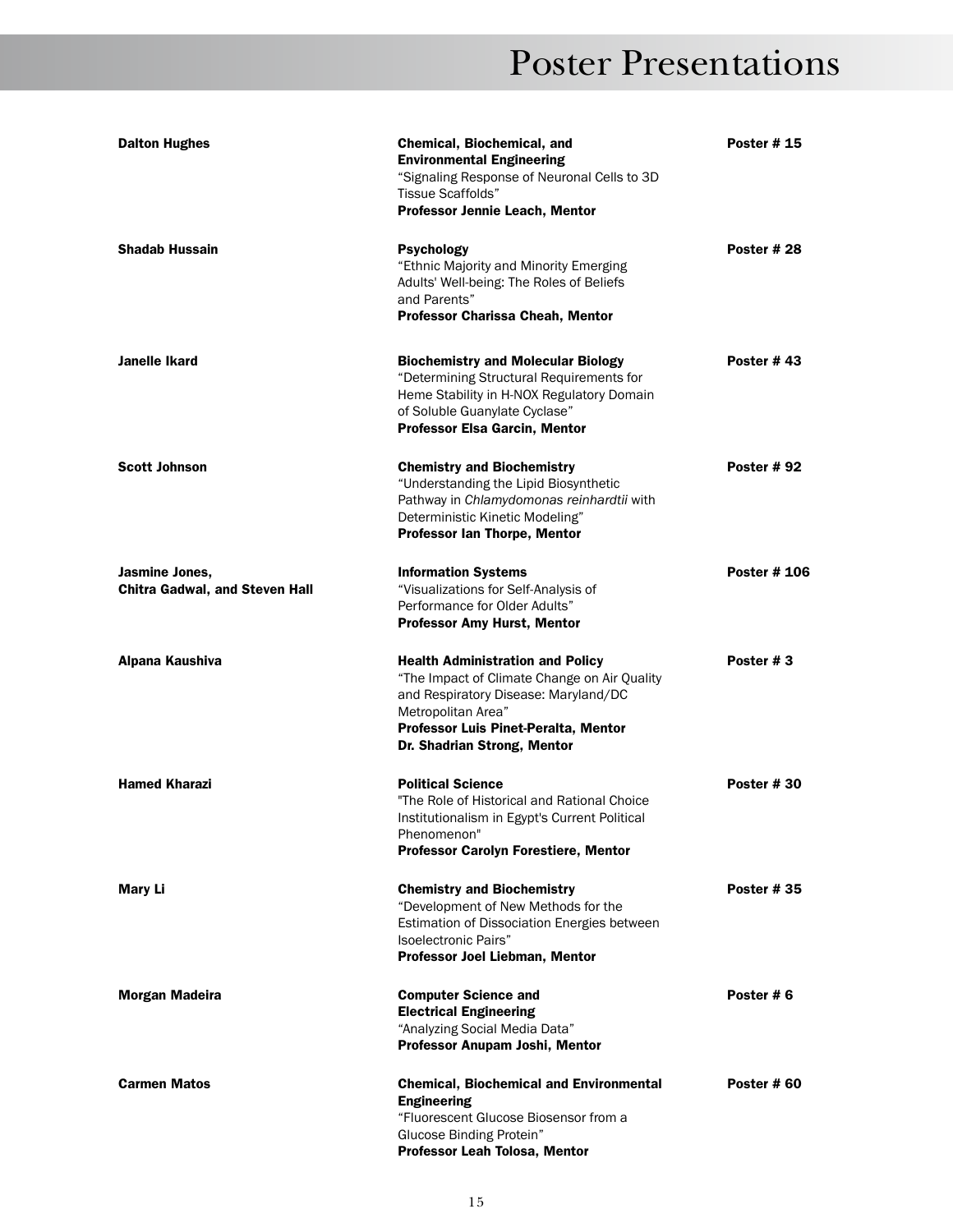| Rajashree Mishra                                    | <b>Bioinformatics and Computational Biology</b><br>"A Text Mining Approach to Extract Protein-<br>Protein Interactions of Orthologous Proteins<br>from Literature"<br>Professor Maricel Kann, Mentor               | <b>Poster #72</b>   |
|-----------------------------------------------------|--------------------------------------------------------------------------------------------------------------------------------------------------------------------------------------------------------------------|---------------------|
| <b>Jamie Nguyen</b>                                 | <b>Biochemistry and Molecular Biology</b><br>"Design and Synthesis of Chlorin Arrays For<br>Two-Photon Excited Fluorescence"<br>Professor Marcin Ptaszek, Mentor                                                   | <b>Poster # 17</b>  |
| <b>Ribe Ninan</b>                                   | <b>Biochemistry and Molecular Biology</b><br>"Improved Measurement System for<br><b>Experimental Wounds"</b><br>Professor John Harmon, Mentor                                                                      | <b>Poster # 114</b> |
| <b>Joyce Ohiri</b>                                  | <b>Biological Sciences</b><br>"Characterizing the AC1-Exemestane<br>Resistant Cell Line in Estrogen-Dependent<br>Breast Cancer with Aromatase Inhibitors"<br>Professor Angela Brodie, Mentor                       | <b>Poster # 12</b>  |
| Ugonna Ohiri                                        | <b>Computer Science and Electrical</b><br><b>Engineering</b><br>"Standoff Chemical Detection Using<br>Quantum Cascade Lasers and<br>Microphone Arrays"<br>Professor Fow-Sen Choa, Mentor                           | Poster #48          |
| <b>Christina Parker</b>                             | <b>Chemistry and Biochemistry</b><br>"Synthesis of a Transferrin Functionalized<br>Dendron for Targeting Advanced Stages<br>of Cancer"<br><b>Professor Marie-Christine Daniel, Mentor</b>                          | Poster # 66         |
| <b>Shyam Patel and</b><br><b>Samantha M. Braatz</b> | <b>Psychology</b><br>"The Relationship Between Maternal<br>Perceived Illness Severity and Child's<br>Peer Interactions"<br>Professor Lynnda Dahlquist, Mentor                                                      | <b>Poster #73</b>   |
| <b>Janell Payano Sosa</b>                           | <b>Biological Sciences</b><br>"The Role of Solitary Chemosensory Cells<br>in Limiting Access of Toxicants to the<br>Vomeronasal Organ and Maintaining Sexual<br>Behaviors"<br><b>Professor Weihong Lin, Mentor</b> | Poster # 110        |
| <b>Linh Pham</b>                                    | <b>Computer Science and Electrical</b><br><b>Engineering</b><br>"Photon Excitations and Inhibitions of<br><b>Cultured Neurons"</b><br><b>Professor Fow-Sen Choa, Mentor</b>                                        | Poster #62          |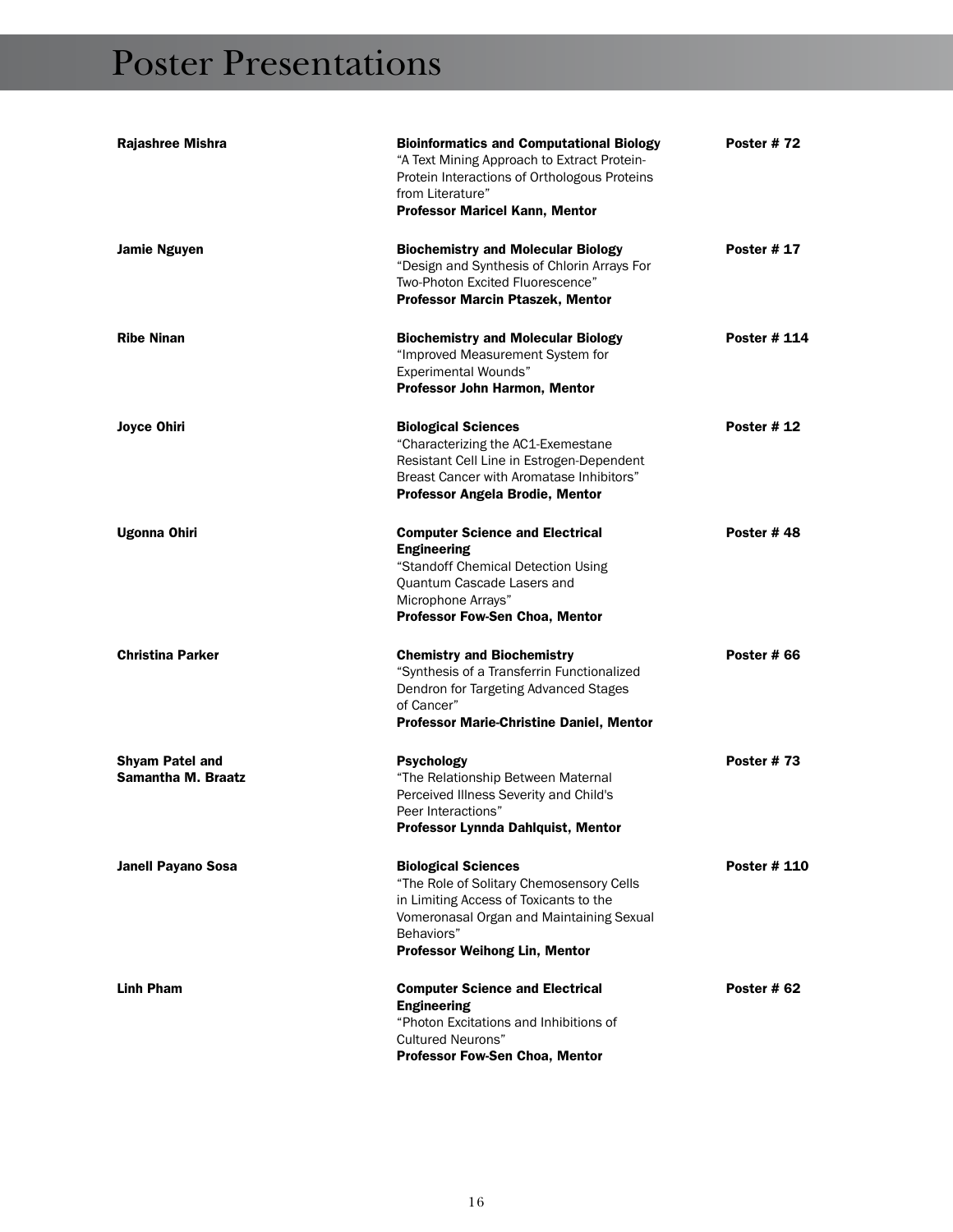| <b>Alec Pulianas</b>   | <b>Information Systems</b><br>"AccessMT: A Multi-touch Tabletop Built with<br>Accessibility in Mind"<br><b>Professor Shaun Kane, Mentor</b>                                                                | Poster #4           |
|------------------------|------------------------------------------------------------------------------------------------------------------------------------------------------------------------------------------------------------|---------------------|
| <b>Matthew Rapp</b>    | <b>Biochemistry and Molecular Biology</b><br>"Opsin Adaptation to High Pressure in the<br>Deep-sea Fish Gonostoma elongatum"<br>Professor Phyllis Robinson, Mentor                                         | <b>Poster # 108</b> |
| <b>Abigail Rein</b>    | Psychology<br>"Changes in Spirituality, Optimism and Self-<br>esteem among Participants in a Women-<br>Centered Wellness Program"<br><b>Professor Kenneth Maton, Mentor</b><br><b>Magda Permut, Mentor</b> | Poster #46          |
| <b>Eric Reitz</b>      | <b>Political Science</b><br>"The Effects of International Law on<br>Civilian Populations"<br>Professor Jeffrey Davis, Mentor                                                                               | Poster #40          |
| <b>Rachel Robinson</b> | Modern Languages, Linguistics, and<br><b>Intercultural Communication</b><br>"Introduction to a Language<br>Acquisition Model"<br><b>Professor German Westphal, Mentor</b>                                  | <b>Poster # 23</b>  |
| Lara Seidman           | <b>Biological Sciences</b><br>"Effect of Estrogen on Murine Model of Light<br>Induced Retinal Degeneration"<br>Dr. Mausumi Bandyopadhyay, Mentor<br><b>Professor Baerbel Rohrer, Mentor</b>                | <b>Poster # 58</b>  |
| <b>Jinal Sheth</b>     | <b>Biological Sciences</b><br>"A Role for Prolyl-4-Hydroxylase Alpha in Cell<br>Migration in Drosophila melanogaster"<br>Professor Michelle Starz-Gaiano, Mentor                                           | Poster #27          |
| <b>Patrice Starck</b>  | <b>Biochemistry and Molecular Biology</b><br>"Obtaining the Structure of the Monomeric<br>Form of the 5'-UTR of HIV-1"<br><b>Professor Michael Summers, Mentor</b>                                         | Poster # 64         |
| <b>Blossom Tewelde</b> | <b>Biochemistry and Molecular Biology</b><br>"Effects of Prolonged Sweetener Exposure<br>on Taste Receptor Expression and Satiety<br>Hormone Release in STC-1 Cells"<br>Professor Steven Munger, Mentor    | Poster #24          |
| <b>Robby Tietz</b>     | Chemical, Biochemical, and<br><b>Environmental Engineering</b><br>"Investigation of<br>Poly(N-Isopropylmethacrylamide) Hydrogels"<br><b>Professor Lisa Kelly, Mentor</b>                                   | Poster #124         |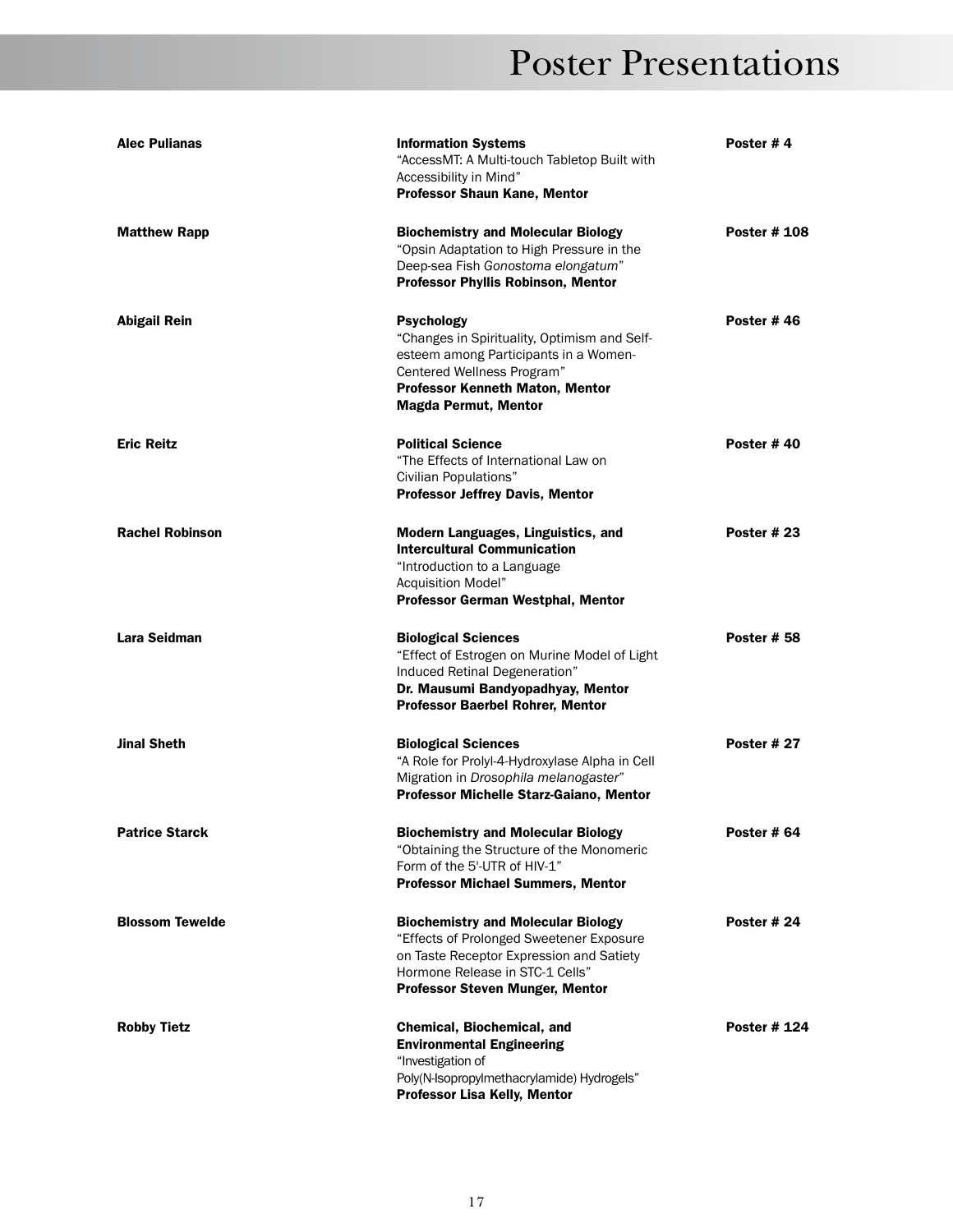| Dagmawi Tilahun                                      | <b>Chemical, Biochemical, and</b><br><b>Environmental Engineering</b><br>"Low Cost Incubator/Warmer/Cooler/<br>Transporter Design for Neonates"<br>Professor Govind Rao, Mentor                              | Poster #47         |
|------------------------------------------------------|--------------------------------------------------------------------------------------------------------------------------------------------------------------------------------------------------------------|--------------------|
| <b>Jared Utley</b>                                   | <b>Psychology</b><br>"The Impact of Mentoring on Baltimore City<br>Girls' Academic Achievement"<br><b>Professor Kenneth Maton, Mentor</b>                                                                    | Poster #94         |
| Ajay Vaghasia and Divya Patel                        | <b>Biochemistry and Molecular Biology</b><br>"Binding Studies of T4 Gene 32 Protein with<br>dsDNA and a Sliding Model of Interaction"<br><b>Professor Richard Karpel, Mentor</b>                             | Poster #98         |
| Claudia Valenzuela                                   | <b>Biological Sciences</b><br>"Detection of Attaching/Effacing E. coli in<br>Human Tissue"<br>Professor Michael Donnenberg, Mentor                                                                           | <b>Poster #85</b>  |
| Daniel Veizaga-Udaeta                                | <b>Biochemistry and Molecular Biology</b><br>"Elevated IL-21 Expression in Serum and<br>Peripheral Blood Mononuclear Cells from<br>Lupus Patients"<br>Professor Violeta Rus, Mentor                          | Poster #86         |
| <b>UMBC Computer Game</b><br><b>Development Club</b> | <b>Computer Science and Electrical</b><br><b>Engineering</b><br>"Experiences in Group Game Development"<br><b>Professor Neal McDonald, Mentor</b>                                                            | Poster #1          |
| <b>Maria Vitery</b>                                  | <b>Biochemistry and Molecular Biology</b><br>"Two Cell Penetrating Peptides, Crotamine<br>and SNARE, and their Binding to DNA over<br>Different Ionic Conditions"<br><b>Professor Richard Karpel, Mentor</b> | <b>Poster #77</b>  |
| <b>Sharon Wall</b>                                   | <b>Physics</b><br>"Characterization of Femtosecond Pulses<br>Using Interferometric Autocorrelation"<br>Professor Michael Hayden, Mentor                                                                      | Poster #2          |
| <b>Brittany Wharton</b>                              | <b>Psychology</b><br>"Investigating the Effects of Different<br>Aspects of Couple Conflict"<br><b>Professor Robin Barry, Mentor</b>                                                                          | Poster # 118       |
| <b>Isleen Wride</b>                                  | <b>Biological Sciences</b><br>"The Costly Tradeoff between Immune<br>Response and Enhanced Lifespan in<br>Drosophila melanogaster"<br>Professor Jeffery Leips, Mentor                                        | <b>Poster #103</b> |
| <b>Rachel Younghans</b>                              | <b>Geography and Environmental Systems</b><br>"Where Matters: Geography and the Internet"<br>Professor Fred Worden, Mentor                                                                                   | <b>Poster #45</b>  |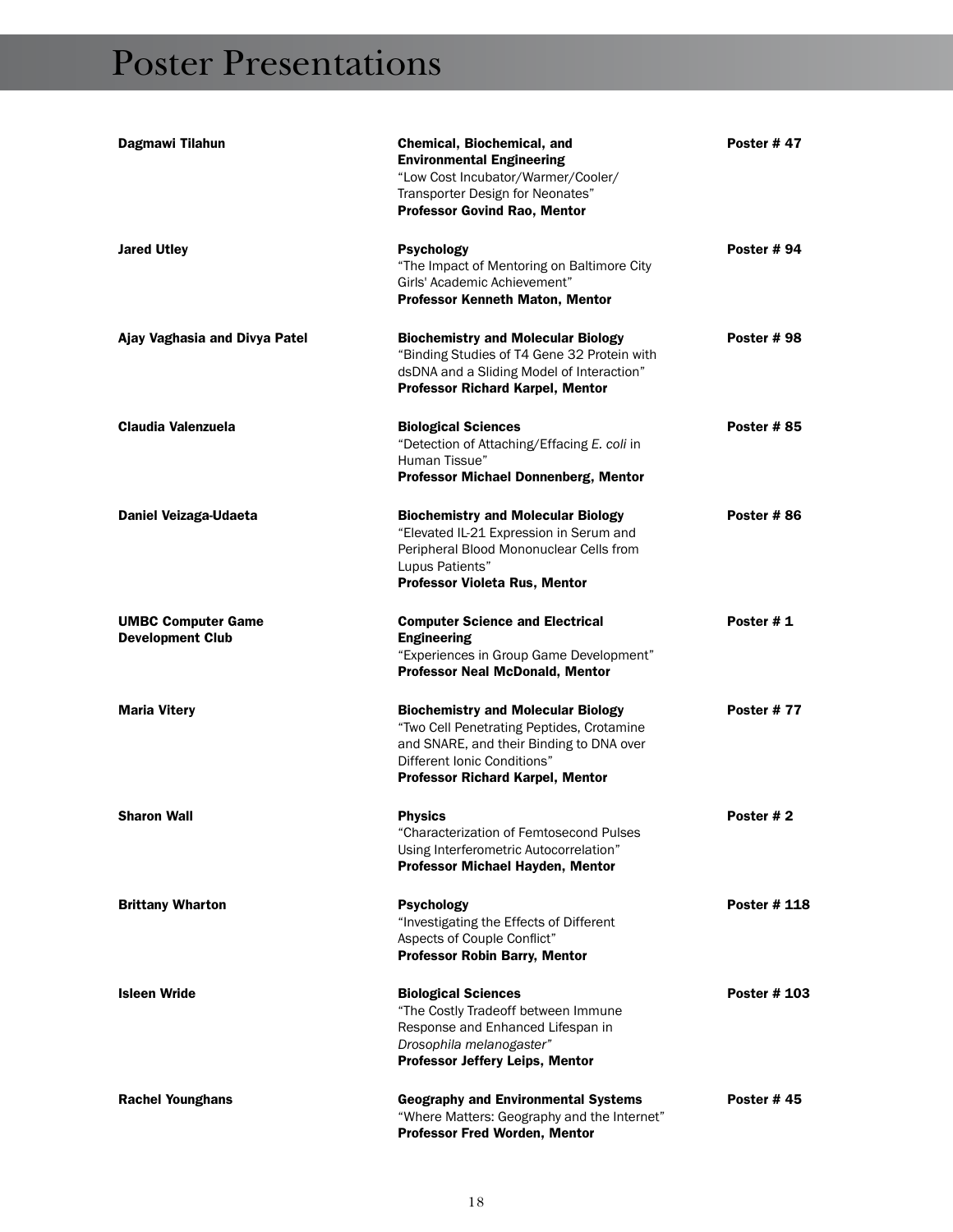| Ye Sol Yun                               | <b>Biological Sciences</b><br>"Annotation of Mutations using<br>Crowdsourcing Extractor of<br>MUtations (CEMU)"<br><b>Professor Maricel G Kann, Mentor</b>                                                                       | Poster #74          |
|------------------------------------------|----------------------------------------------------------------------------------------------------------------------------------------------------------------------------------------------------------------------------------|---------------------|
| Julia Zeroth and<br><b>Manroop Singh</b> | <b>Psychology</b><br>"Auditory Background Noise and the<br>Efficacy of Virtual Reality Distraction on Pain<br>Tolerance in College Students"<br>Professor Lynnda Dahlquist, Mentor                                               | <b>Poster # 51</b>  |
| Weipeng Zhuo                             | <b>Chemical, Biochemical, and</b><br><b>Environmental Engineering</b><br>"Difference in Key Neuronal Adhesion<br>Protein Expression under Two-Versus Three-<br>Dimensional Environment"<br><b>Professor Jennie Leach, Mentor</b> | <b>Poster # 107</b> |

#### University Center Ballroom

12:30 – 3:00 p.m.

| Aleeza Abbasi                                             | <b>Biological Sciences</b><br>"Genetic Analysis of Translational Accuracy<br>using the Dual Luciferase Reporter System in<br>E. coli and HeLa Cells"<br><b>Professor Philip Farabaugh, Mentor</b>         | Poster #42          |
|-----------------------------------------------------------|-----------------------------------------------------------------------------------------------------------------------------------------------------------------------------------------------------------|---------------------|
| <b>Danielle Adekunle</b>                                  | <b>Biological Sciences</b><br>"IL-1Beta Induced Inflammation and MYC<br>Oncogene Activation: A New Model for Colon<br>Carcinogenesis"<br><b>Professor Charles Bieberich, Mentor</b>                       | <b>Poster # 101</b> |
| <b>Kyle Althoff</b>                                       | <b>Information Systems</b><br>"Improving Augmented and Alternative<br>Communication (AAC) Software via Context-<br>Aware Computing"<br>Professor Shaun Kane, Mentor                                       | Poster #7           |
| <b>Chinwendu Amazu and</b><br><b>Kwadwo Owusu-Boaitey</b> | <b>Biochemistry and Molecular Biology</b><br>"Using the BRCA1 Mutant Mouse Model<br>to Understand How Changes in Mammary<br>Adipose Can Promote Tumor Growth"<br><b>Professor Laundette Jones, Mentor</b> | <b>Poster #99</b>   |
| <b>Alexander Ballard</b>                                  | <b>Biological Sciences</b><br>"Combining Oncogene Activation and Tumor<br>Suppresor Loss: A New Model for Prostate<br>Carcinogenesis"<br><b>Professor Charles Bieberich, Mentor</b>                       | Poster #96          |
| <b>Bartleby: Laura Lefavor</b><br>and Kayla Smith         | <b>English</b><br>"Image Joins the Written Word: Artists<br>Interpret Bartleby 2012"<br>Professor Sally Shivnan, Mentor<br><b>Professor Guenet Abraham, Mentor</b>                                        | Poster #14          |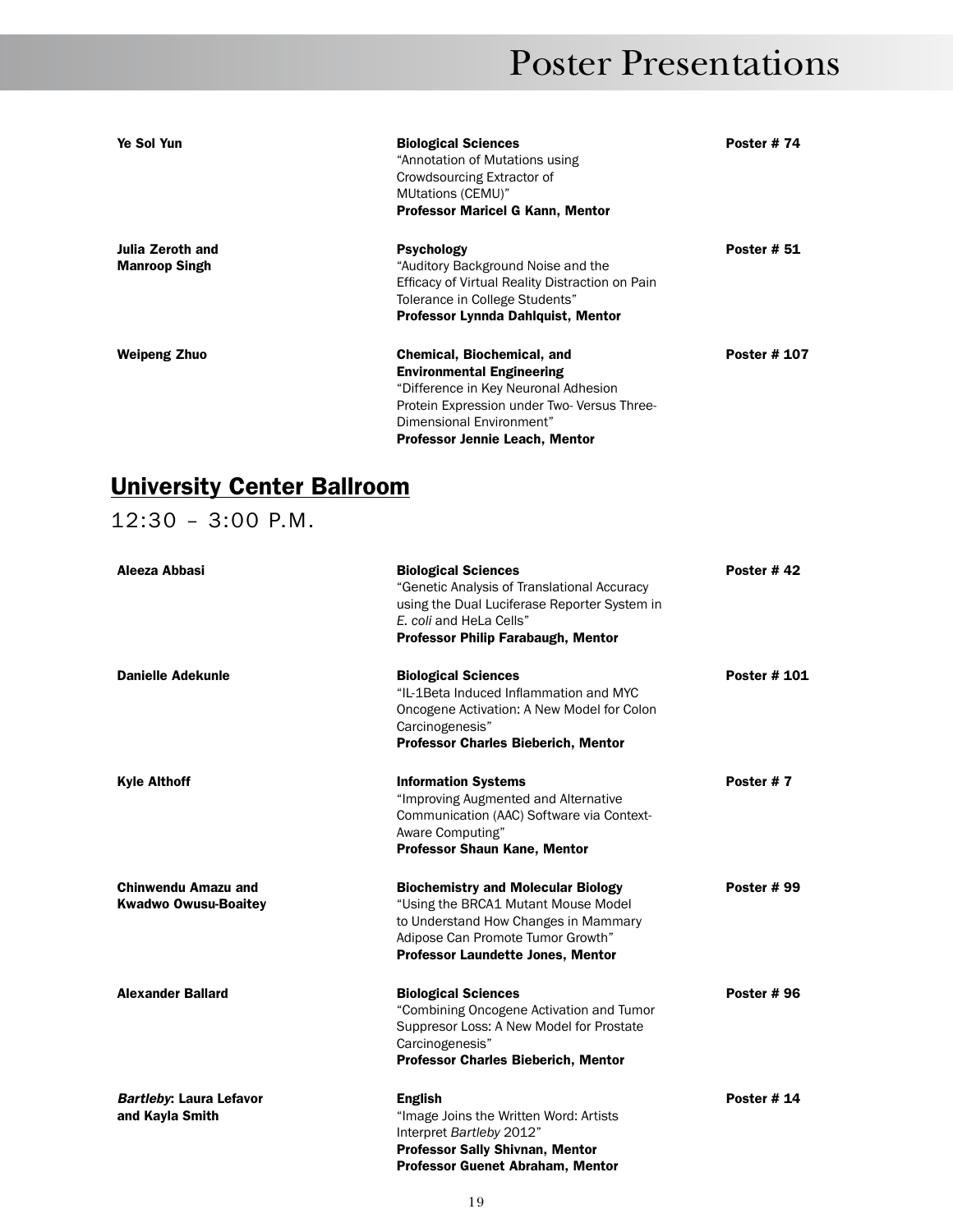| Nayaba Bawa             | <b>Political Science</b><br>"Investigating Human Rights Abuses of<br>Children: Regimes and the Application<br>of Law"<br>Professor Cynthia Hody, Mentor                                                              | <b>Poster #115</b> |
|-------------------------|----------------------------------------------------------------------------------------------------------------------------------------------------------------------------------------------------------------------|--------------------|
| Niambi Brewer           | <b>Biological Sciences</b><br>"Role of Collective Cell Migration in<br>Drosophila"<br>Professor Michelle Starz-Gaiano, Mentor                                                                                        | <b>Poster #76</b>  |
| <b>Alexis Brown</b>     | <b>Marine Biotechnology</b><br>"Inducers of Tropodithietic Acid Production in<br>Silicibacter sp. TM1040"<br><b>Professor Robert Belas, Mentor</b>                                                                   | Poster # 69        |
| <b>Tania Chatterjee</b> | <b>Biological Sciences</b><br>"TIMP-2 Overexpression Alters the<br><b>Transcriptional Profile of Human</b><br>Adenocarcinoma A549 Cells"<br>Dr. William Stetler-Stevenson, Mentor                                    | Poster # 63        |
| <b>John Chavis</b>      | <b>Biochemistry and Molecular Biology</b><br>"Determining the Effect of Dithiolethione<br>Compounds on the Activity of<br>Human Glyceraldehyde-3-Phosphate<br>Dehydrogenase"<br><b>Professor Elsa Garcin, Mentor</b> | Poster #61         |
| <b>Elisia Clark</b>     | <b>Biological Sciences</b><br>"Targeting Bone Metastasis in Hi-Myc<br>Mouse Model to Recapitulate Human<br>Prostate Cancer"<br><b>Professor Charles Bieberich, Mentor</b>                                            | Poster # 109       |
| <b>Rebecca Couch</b>    | <b>Political Science</b><br>"The Expression of Aristotelian Theory in<br>Tolkien's Writings"<br>Professor Lisa Vetter, Mentor                                                                                        | Poster # 113       |
| Sonia Dalal             | <b>Biological Sciences</b><br>"Production of Soluble Costimulatory<br>Molecule CD80 to Determine the Mechanism<br>CD80 Uses to Restore T-Cell Activation"<br>Professor Suzanne Ostrand-Rosenberg,<br><b>Mentor</b>   | <b>Poster # 53</b> |
| <b>Korine Duval</b>     | <b>Mechanical Engineering</b><br>"The Effect of Needle Gauge on Ferrofluid<br>Nanoparticle Concentration Patterns in<br>Agarose Gels"<br><b>Professor Liang Zhu, Mentor</b>                                          | <b>Poster #10</b>  |
| Veer Gariwala           | <b>Bioinformatics and Computational Biology</b><br>"Creating a Semi-Automatic Pipeline to<br>Incorporate New Species Data into Mirrortree<br>Database"<br><b>Professor Maricel Kann, Mentor</b>                      | <b>Poster #65</b>  |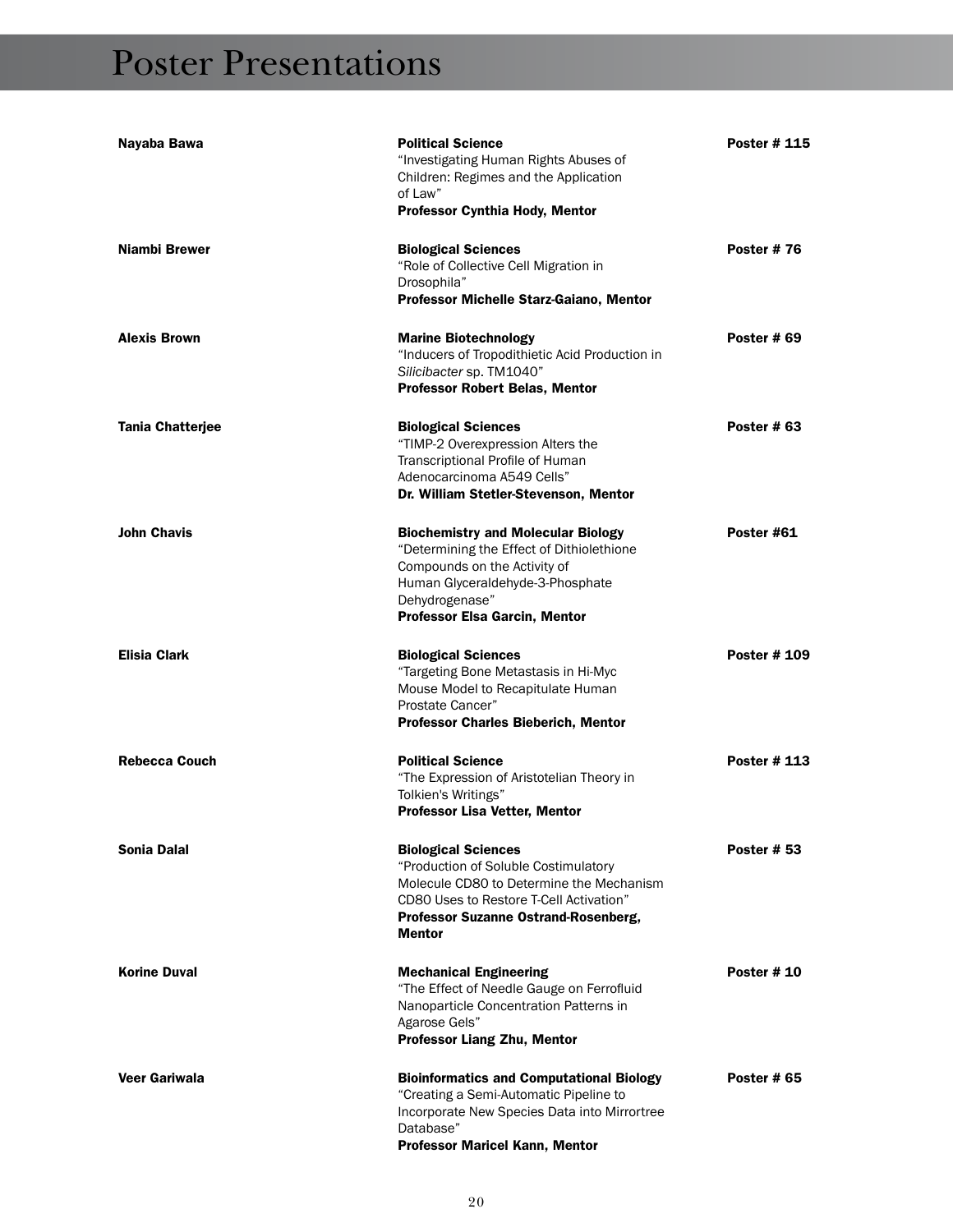| <b>Nikodimos Gebreselassie</b>                      | <b>Chemical, Biochemical, and</b><br><b>Environmental Engineering</b><br>"Modeling Oxygen Concentration Profile<br>within a Biofilm Layer"<br><b>Professor Julia Ross, Mentor</b>                                                                    | <b>Poster # 104</b> |
|-----------------------------------------------------|------------------------------------------------------------------------------------------------------------------------------------------------------------------------------------------------------------------------------------------------------|---------------------|
| Hamsa Gowda                                         | Chemical, Biochemical, and<br><b>Environmental Engineering</b><br>"Dual Fluorescent Glutamine Sensor Based<br>on Glutamine Binding Protein"<br>Professor Leah Tolosa, Mentor<br><b>Professor Hung Lam, Mentor</b><br>Professor Yordan Kostov, Mentor | <b>Poster # 52</b>  |
| <b>Sarah Grimes and</b><br><b>Kelly Jeon</b>        | Psychology<br>"The Role of Relationship Quality and<br>Paternal Involvement in Adolescent<br>Parenting"<br>Professor Charissa Cheah, Mentor                                                                                                          | <b>Poster #33</b>   |
| <b>Tehmeena Hassan</b>                              | Psychology<br>"Does Employment Status Influence Partner-<br>Violent Men's Response to Counseling?"<br><b>Professor Christopher Murphy, Mentor</b>                                                                                                    | <b>Poster # 26</b>  |
| <b>Shadab Hussain</b>                               | <b>Psychology</b><br>"The Role of Religious Involvement on<br>Parenting Styles of Korean and Chinese<br>Immigrant Mothers"<br>Professor Charissa Cheah, Mentor                                                                                       | <b>Poster # 29</b>  |
| <b>Aymen Hussein</b>                                | <b>Biological Sciences</b><br>"Song Characteristics of the Critically<br>Endangered Florida Grasshopper Sparrow<br>(Ammodramus savannarum floridanus)"<br><b>Professor Bernard Lohr, Mentor</b>                                                      | <b>Poster # 102</b> |
| <b>Sheriff Jolaoso</b>                              | <b>Computer Science and Electrical</b><br><b>Engineering</b><br>"Spatial and Temporal Analysis of Brain<br><b>Electrical Activity Mapping"</b><br><b>Professor Fow-Sen Choa, Mentor</b><br><b>Professor Elliot Hong, Mentor</b>                      | Poster #80          |
| Ki Jung, Oliver Muellerklein,<br>and Angela Trenkle | <b>Biological Sciences</b><br>"Song Patterning, Organization, and Output<br>in the Grasshopper Sparrow (Ammodramus<br>savannarum)"<br><b>Professor Bernard Lohr, Mentor</b>                                                                          | Poster #78          |
| Maithri Kondapaka                                   | <b>Biological Sciences</b><br>"The Effect of Erythromycin on Ribosomal<br>Pausing and Activity"<br>Professor Janice Zengel, Mentor                                                                                                                   | <b>Poster # 54</b>  |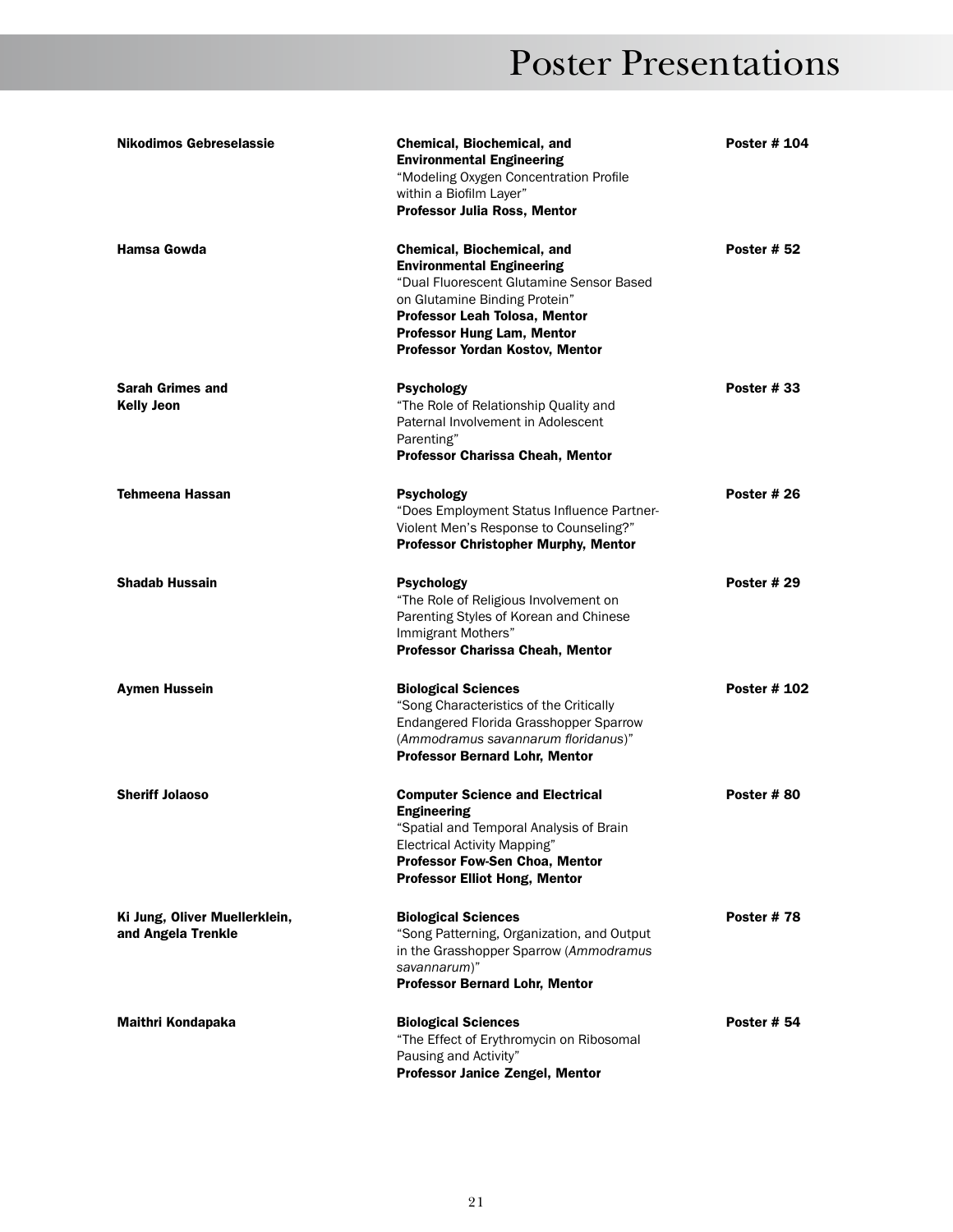| <b>Alex MacDonald</b>                                              | <b>Computer Science and Electrical</b><br><b>Engineering</b><br>"Using Sample Distributions to Accurately<br>Calibrate Model Confidence"<br><b>Professor Marie desJardins, Mentor</b> | <b>Poster # 116</b> |
|--------------------------------------------------------------------|---------------------------------------------------------------------------------------------------------------------------------------------------------------------------------------|---------------------|
| Lisa Macfarlane                                                    | <b>History</b><br>"We Hold a Banner for a Sword till All<br>Oppression Ceases: The Activism of Lucy<br>Burns and Alice Paul"<br><b>Professor Michelle Scott, Mentor</b>               | Poster #38          |
| <b>Adam Mayer</b>                                                  | <b>Chemistry and Biochemistry</b><br>"The Development of Optimized SERS<br>Nanosensors for Intracellular Analyses"<br><b>Professor Brian Cullum, Mentor</b>                           | <b>Poster # 25</b>  |
| <b>Margaret Mburu</b>                                              | <b>Biological Sciences</b><br>"The Role of Syndecan in Lifespan of<br>Drosophila melanogaster"<br>Professor Jeff Leips, Mentor                                                        | Poster #87          |
| Saloni Mehta                                                       | <b>Biological Sciences</b><br>"gPCR Analysis of G-Protein Beta and<br>Gamma Subunits in the Main Olfactory<br>Epithelium of Mice"<br><b>Professor Weihong Lin, Mentor</b>             | <b>Poster # 105</b> |
| Jacquelyn Meisel and<br><b>Kimberly Daniels</b>                    | <b>Biological Sciences</b><br>"A Mathematical Model of the Inactivation<br>of Melanopsin"<br>Professor Kathleen Hoffman, Mentor<br><b>Professor Phyllis Robinson, Mentor</b>          | <b>Poster # 57</b>  |
| Kenneth Miner,<br><b>Mallorie Ortega, and</b><br>Lorenzo Lalimarmo | <b>Computer Science and</b><br><b>Electrical Engineering</b><br>"Evolving User Interaction Paradigms in<br>Games and Storytelling"<br><b>Professor Neal McDonald, Mentor</b>          | Poster #5           |
| Chatura Nagaradona                                                 | <b>Biological Sciences</b><br>"Translational Misreading in rbfA<br><b>Compensatory Mutants"</b><br><b>Professor Philip Farabaugh, Mentor</b>                                          | <b>Poster #31</b>   |
| Oseogie Okojie                                                     | <b>Biological Sciences</b><br>"Characterization of the Role of the L4<br>Tentacle in the Process of Translation"<br><b>Professor Janice Zengel, Mentor</b>                            | <b>Poster #79</b>   |
| <b>Chikezie Okoro</b>                                              | <b>Chemistry and Biochemistry</b><br>"Reverse Carbocyclic Fleximers as a Means<br>of Overcoming Drug Resistance"<br>Professor Katherine Seley-Radtke, Mentor                          | Poster # 20         |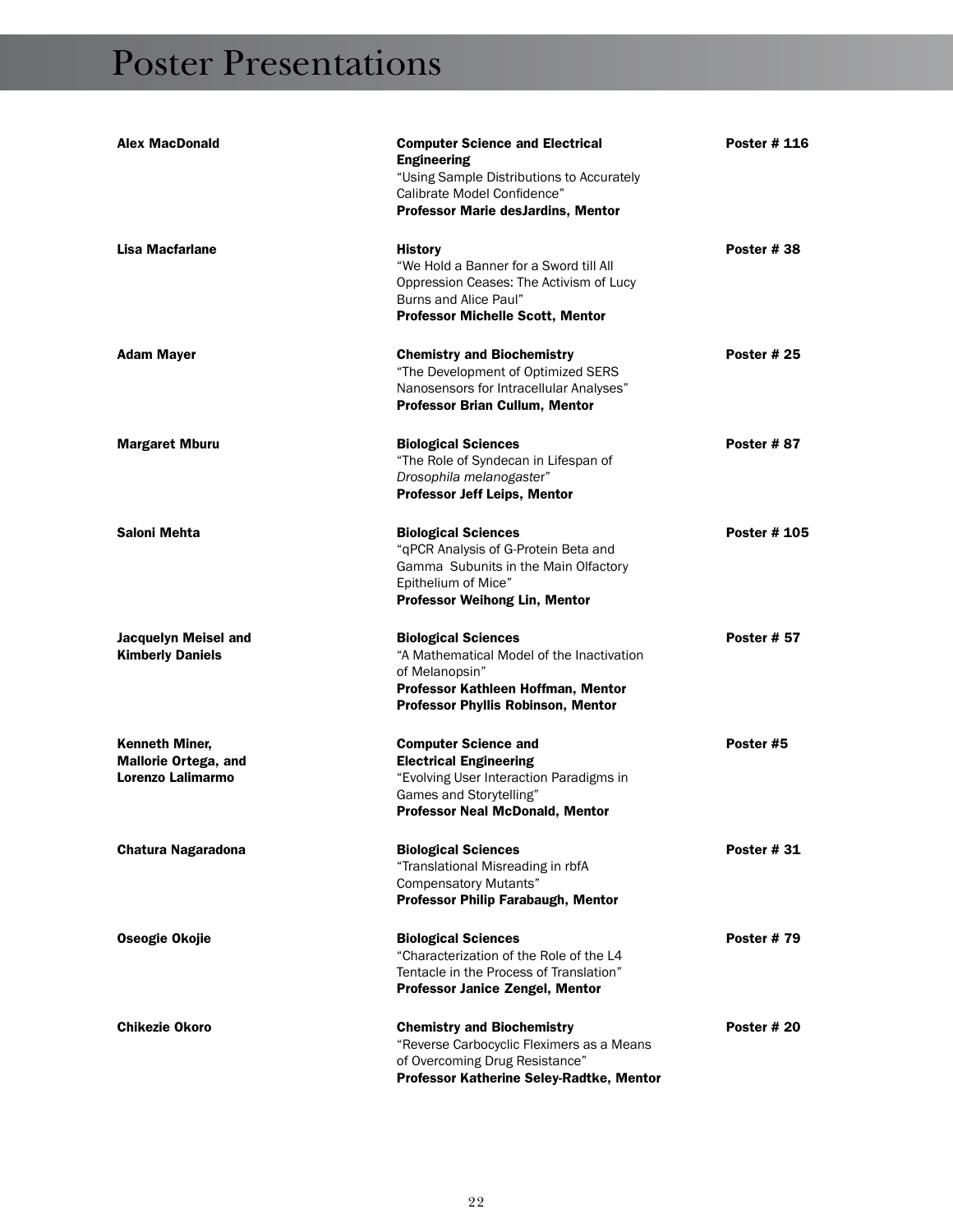| Uchenna Okoro           | <b>Chemistry and Biochemistry</b><br>"Flexible Carbocyclic Nucleosides as<br>Antiviral Agents"<br>Professor Katherine Seley-Radtke, Mentor                                                                                                                                     | <b>Poster #18</b>   |
|-------------------------|--------------------------------------------------------------------------------------------------------------------------------------------------------------------------------------------------------------------------------------------------------------------------------|---------------------|
| <b>Royce Onyimba</b>    | Chemical, Biochemical, and<br><b>Environmental Engineering</b><br>"Antimicrobial, Non-Contact, Fluorescence-<br>Based Temperature Sensor for Newborns"<br><b>Professor Hung Lam, Mentor</b>                                                                                    | Poster #16          |
| <b>Belita Opene</b>     | <b>Chemistry and Biochemistry</b><br>"Peptide Modification of 3D Surfaces to<br>Enhance Cell Adhesion and Differentiation"<br><b>Professor Ellen Gawalt, Mentor</b><br>Professor Kacey Marra, Mentor<br>Dr. Peter Rubin, Mentor                                                | <b>Poster # 59</b>  |
| <b>Talmo Pereira</b>    | <b>Aging Studies</b><br>"Project 2061: Design for the<br>Future of Aging"<br>Professor Judah Ronch, Mentor<br><b>Professor Amy Hurst, Mentor</b><br><b>Professor Elizabeth Lunt, Mentor</b><br><b>Professor Catherine Neylan, Mentor</b><br>Professor Timmie Topoleski, Mentor | <b>Poster # 125</b> |
| <b>Mercedes Randall</b> | <b>Psychology</b><br>"Effects of Meditation on Memory, Learning,<br>and Stress among College Students"<br>Professor Shawn Bediako, Mentor                                                                                                                                      | Poster #22          |
| <b>Lena Salins</b>      | <b>Theatre</b><br>"Presentation of Stage Management<br>Portfolio at the Kennedy Center American<br>College Theatre Festival"<br>Professor Alan Kreizenbeck, Mentor                                                                                                             | <b>Poster # 100</b> |
| Reema Sharma            | <b>Biochemistry and Molecular Biology</b><br>"Phosphorylation of RPS7A Protein: Impact<br>on Ribosomal Structure and Function"<br>Professor Lasse Lindahl, Mentor                                                                                                              | <b>Poster #71</b>   |
| <b>Hannah Skolnick</b>  | <b>Visual and Performing Arts</b><br>"A Digital Renaissance Experience"<br>Professor Bodil Ottesen, Mentor                                                                                                                                                                     | Poster #47          |
| <b>David Sweigart</b>   | <b>Physics</b><br>"Field Assisted Charge Dynamics in P3HT<br>and P3HT/PCBM"<br>Professor Michael Hayden, Mentor                                                                                                                                                                | Poster # 121        |
| <b>James Taylor</b>     | <b>Chemistry and Biochemistry</b><br>"Monitoring Mixed Self-Assembled Monolayer<br>Formation on Micro- and Nano-Electrodes for<br>Electrochemical DNA-Based Sensors"<br><b>Professor Ryan White, Mentor</b>                                                                    | <b>Poster #93</b>   |